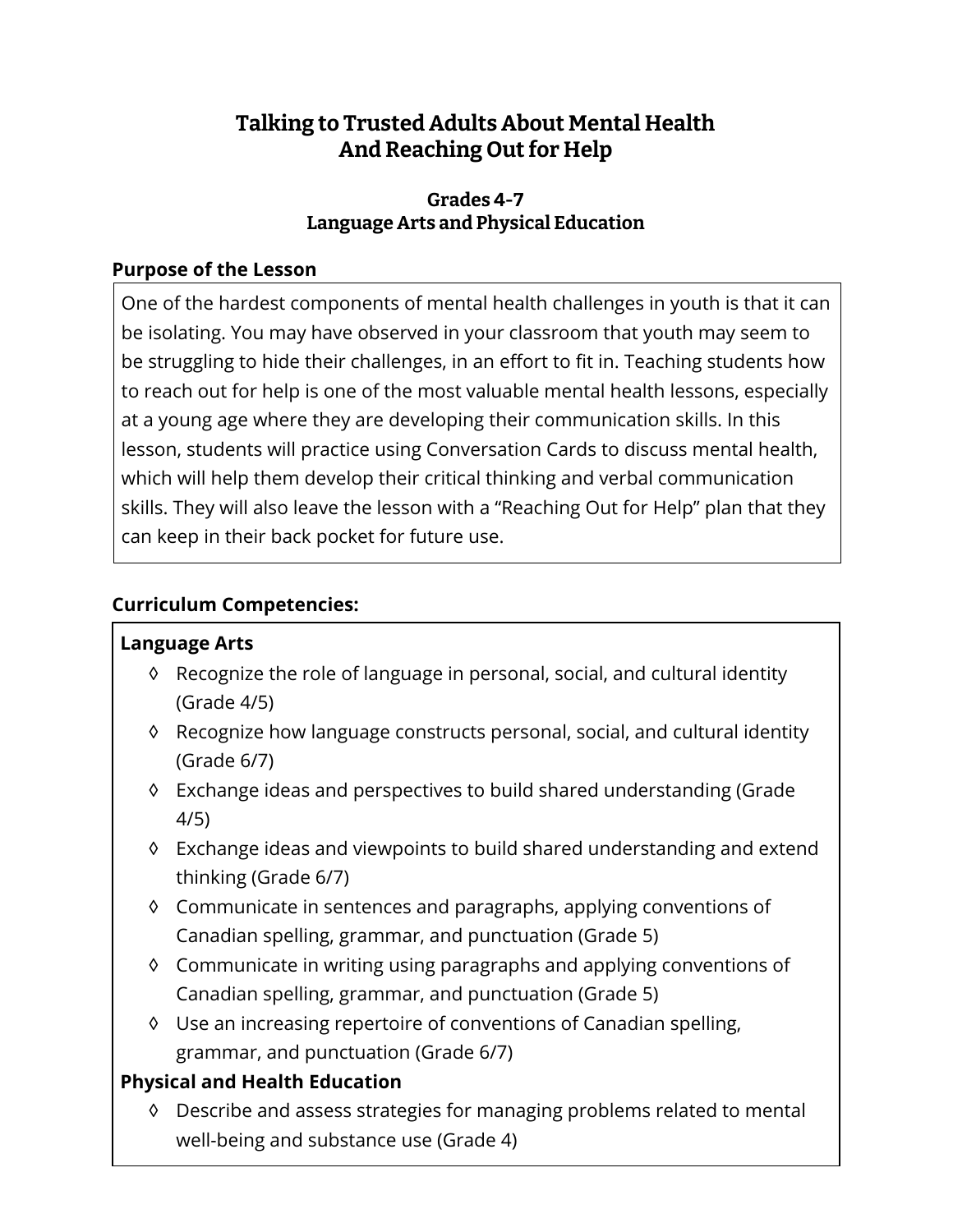◊ Describe and assess strategies for managing problems related to mental well-being and substance use, for others (Grade 5/6/7)

### **First Peoples Principles of Learning:**

- ◊ Learning requires exploration of one's identity
- ◊ Learning involves generational roles and responsibilities

### **Video**

# **Grades 4/5: [Talking Mental Health](https://www.youtube.com/watch?v=nCrjevx3-Js&feature=youtu.be)**

#### **Guiding Questions:**

- ◊ What are some signs that your mental health is struggling?
- ◊ How do you know when it is time to reach out for help?
- ◊ What is mental health?
- ◊ Why is mental health just as important as physical health?
- ◊ How can you listen to others when they need to talk about mental health?
- ◊ What are some examples of feelings that you can use to describe your mood?
- ◊ What can you do if your feelings are bothering you?

### **Grades 6/7: [We All Have Mental Health](https://www.youtube.com/watch?v=DxIDKZHW3-E&t=26s)**

#### **Guiding Questions:**

- ◊ Have you ever felt the way that the character feels in the video?
- ◊ What did you learn about mental health?
- ◊ What are the four components of mental health mentioned in the video? (Answer: feelings, emotions, thinking and mood.)
- ◊ What does good mental health mean?
- ◊ Can we still experience negative feelings if we have good mental health?
- ◊ How can we let our friends know we are there to talk if they need to?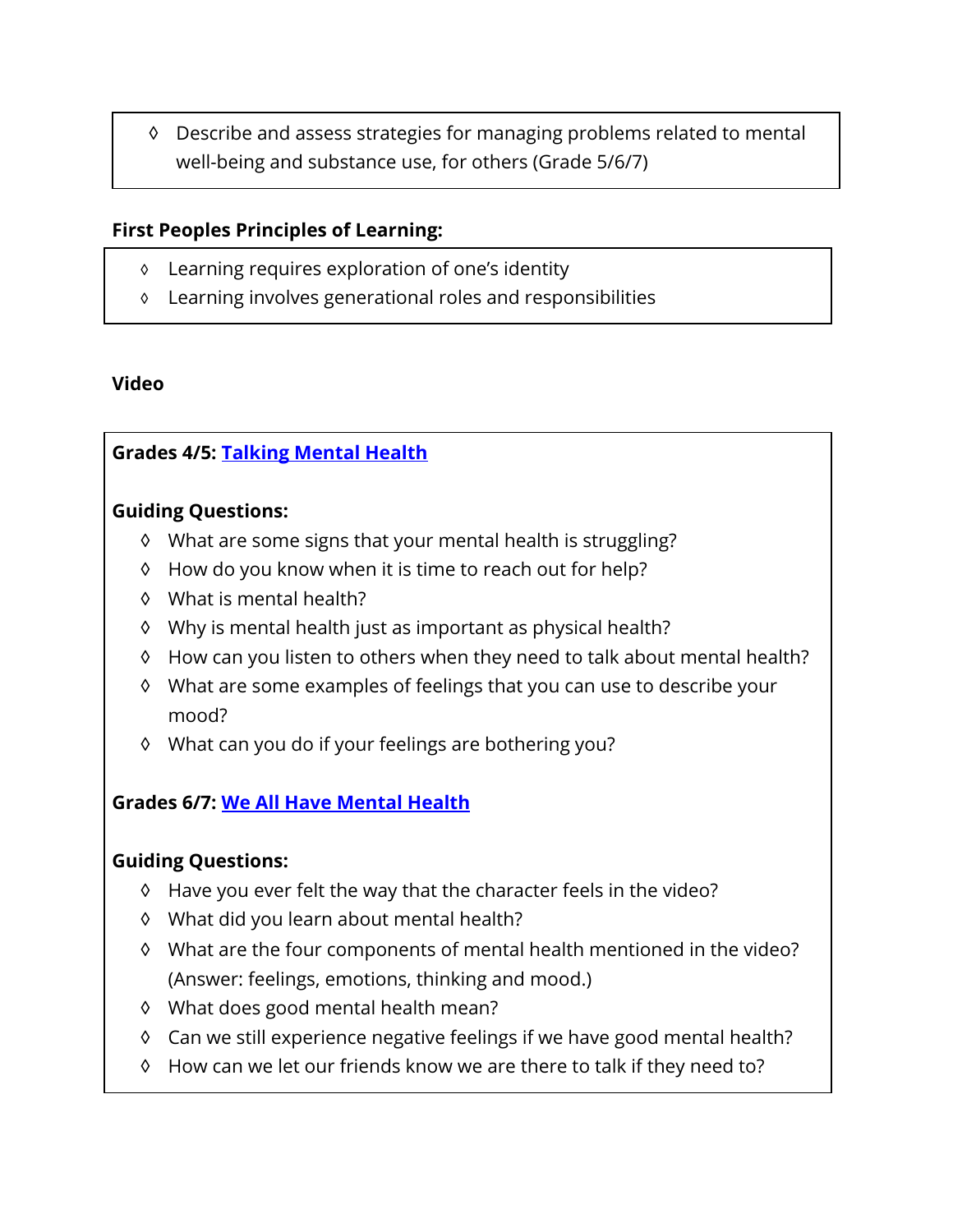# **Step-by-Step Lesson Plan**

**Preparation:** Print the question cut-outs below and the Conversation Card Worksheet.

1. To introduce this lesson to students, start by watching the video about "Talking Mental Health" for Grades 4/5, (watch it [HERE\)](https://youtu.be/nCrjevx3-Js) and the video "We All Have Mental Health" for Grades 6/7 (watch it [HERE](https://www.youtube.com/watch?v=DxIDKZHW3-E&t=26s)).

# **2. Pause the video and use the Guiding Questions to spark discussion.**

- 3. Once students have been introduced to the topic of the lesson, move on to the next activity. Divide your students into groups of 3 or 4, depending on the size of your class. Each group will be assigned 3 questions from our Conversation Cards. Find them [HERE](https://studentmentalhealthtoolkit.com/teens-corner/teens-activities/) at the bottom of the page. **(The questions are also available below to print, cut up, and hand to students.)**
- 4. **Follow-up Activity 1:** Using the worksheet attached below titled "Conversation Card Worksheet," students will first try to answer the questions assigned to them on their own, then together as a group. They will write down their answers in complete sentences. Then, go through the assigned conversation cards with each group so they can read the provided answer and write it down. At the end of the activity, students will discuss and reflect on what they have learned.
- 5. Get students to choose a volunteer who will share what their group has learned in the activity. They share their answers with the class.
- 6. **Follow-up Activity 2:** Now that students have learned more about mental health and stigma, they should hopefully feel more comfortable talking about their own mental health. The next part of this lesson helps students make a plan for who they will reach out to when they need help, what are some signs they should reach out, and what type of conversation starters they may use with their trusted adults. Find the worksheet titled "My Reaching Out for Help Plan" attached below.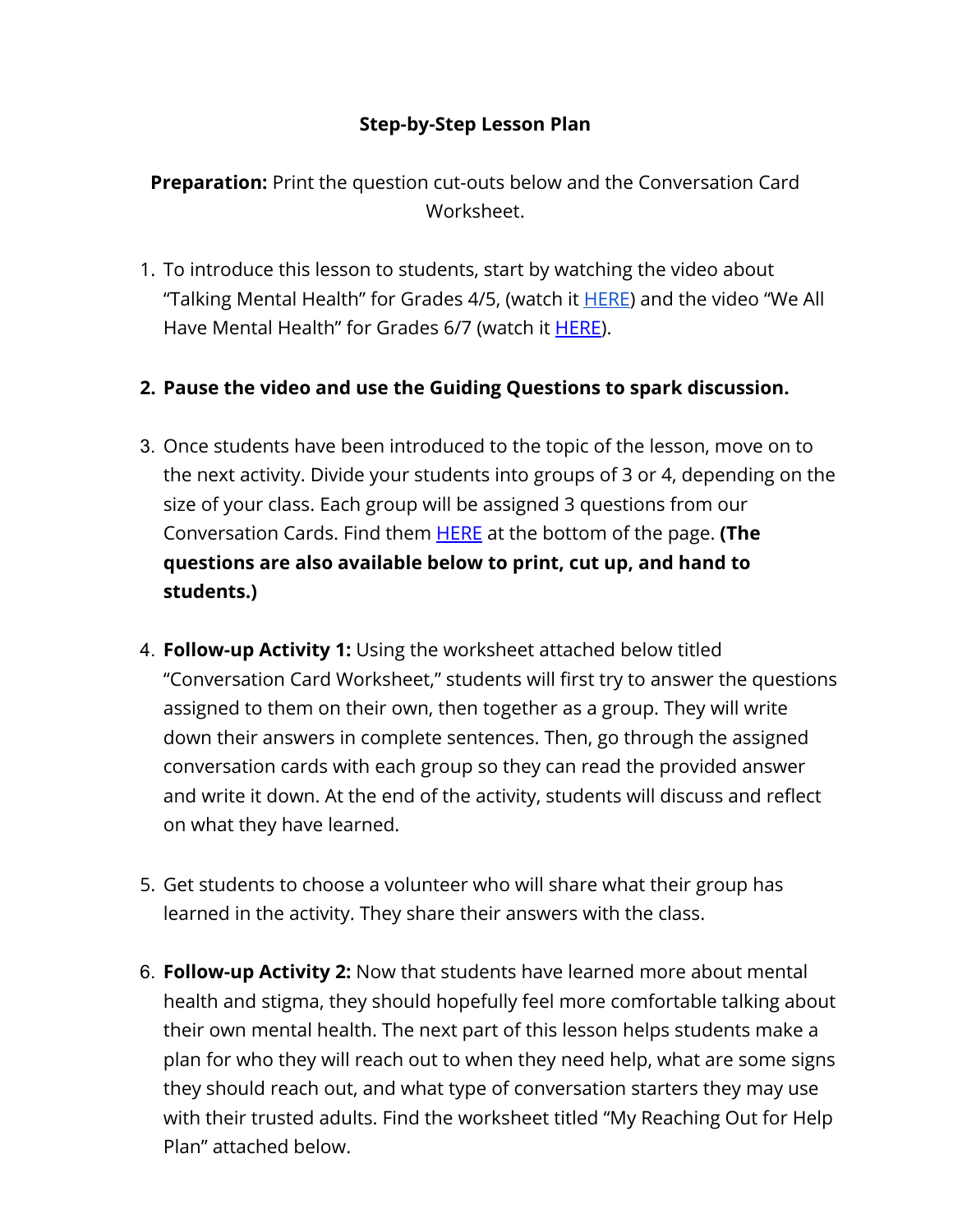7. **Lesson Closure:** Emphasize to students that everyone has mental health, and that it is OK to talk about it. Just like they may need extra support if they broke their arm, sometimes they may also need help with their mental health. It may also be helpful to remind them that if they don't want to talk to someone at home, they can also talk to one of their teachers or school counsellors.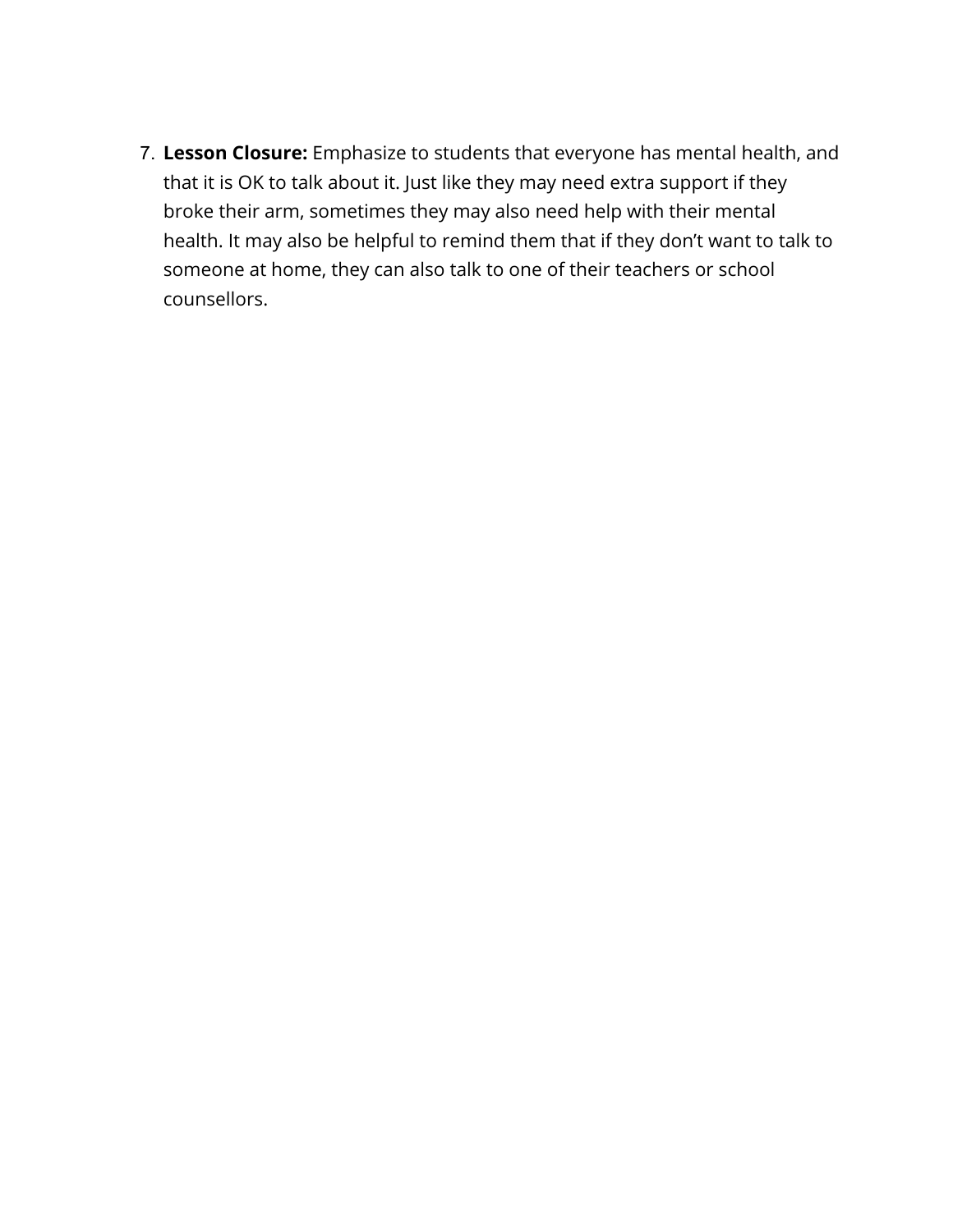### **Printable Conversation Cards Questions**

- 1. What is mental health?
- 2. What is mental illness?
- 1. What is stigma? (Hint: judgment, assumption)
- 2. What is self-stigma?
- 1. How can stigma be harmful?
- 2. How can you help eliminate stigma in school?

(Stigma is when we make negative assumptions about a person, situation or quality based on what makes them different.)

- 1. Is addiction a mental illness? Explain why or why not.
- 2. How can you help a friend with mental illness?
- 1. What is depression?
- 2. What is anxiety?
- 1. Why is it important we talk about mental health?
- 2. Which is more important, mental health or physical health?
- 1. What does inclusion mean?
- 2. Why is inclusion important?
- 1. What do you do when you see one of your peers being bullied?
- 2. You know, I'm just a kid. How can my voice make a difference in fighting stigma?

(Stigma is when we make negative assumptions about a person, situation or quality based on what makes them different.)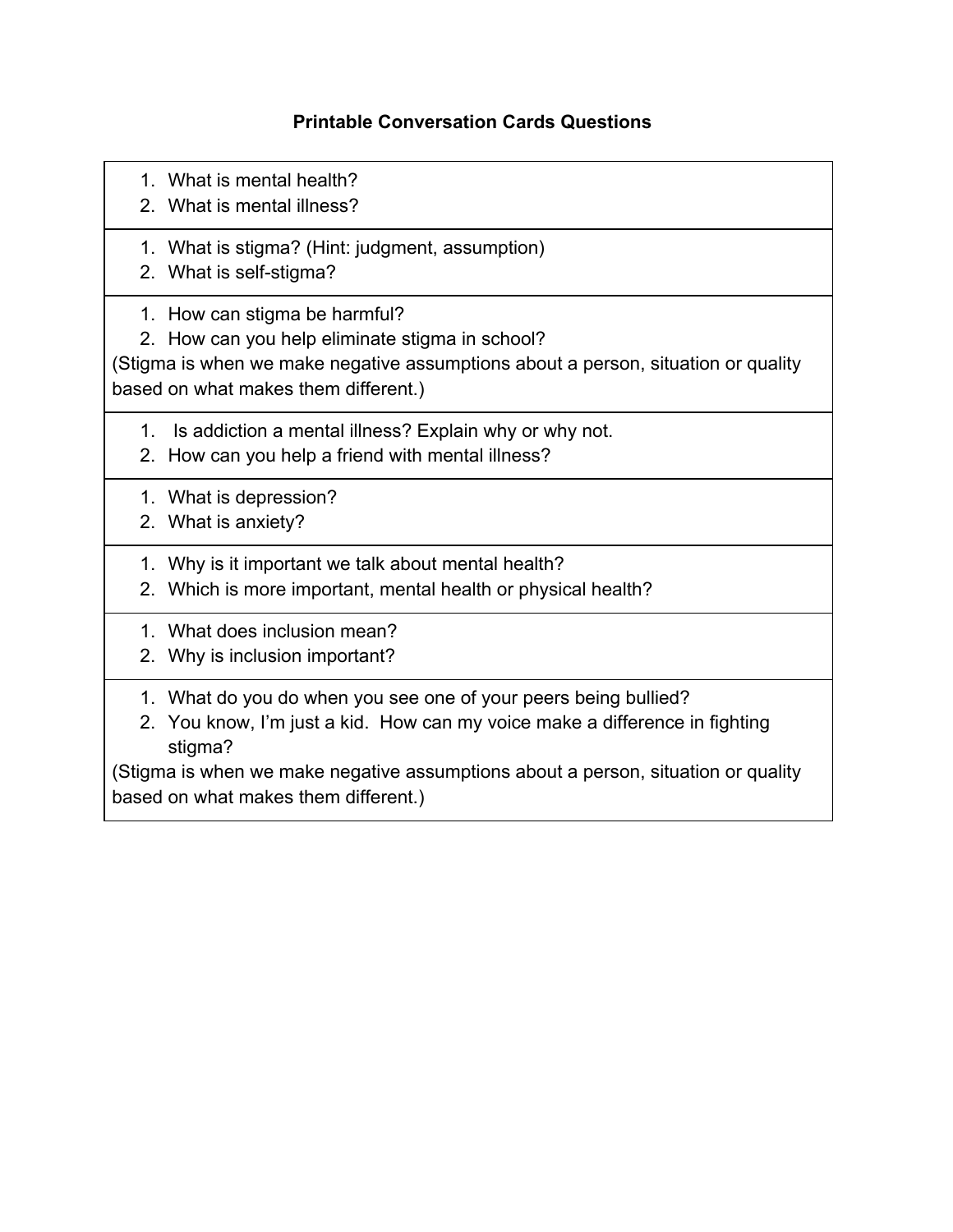#### **Conversation Card Worksheet**

Talking about mental health is very important. The more we talk about it, the more we learn. Use the Conversation Cards available on the (Resources for Parents, Guardians and Caregivers) page to complete the following activity. Your teacher will assign you 3 questions. First, as a group, write down what you think the answer is. Then, write down the actual answer. Finally, reflect on what you have learned from this activity.

**Question 1**

| <b>Question:</b> |  |  |
|------------------|--|--|
|                  |  |  |
|                  |  |  |

**Your Answer:** 

**Answer on the Conversation Card:** 

**Question 2:** 

**Question:** 

**Your Answer:** 

**Answer on the Conversation Card:**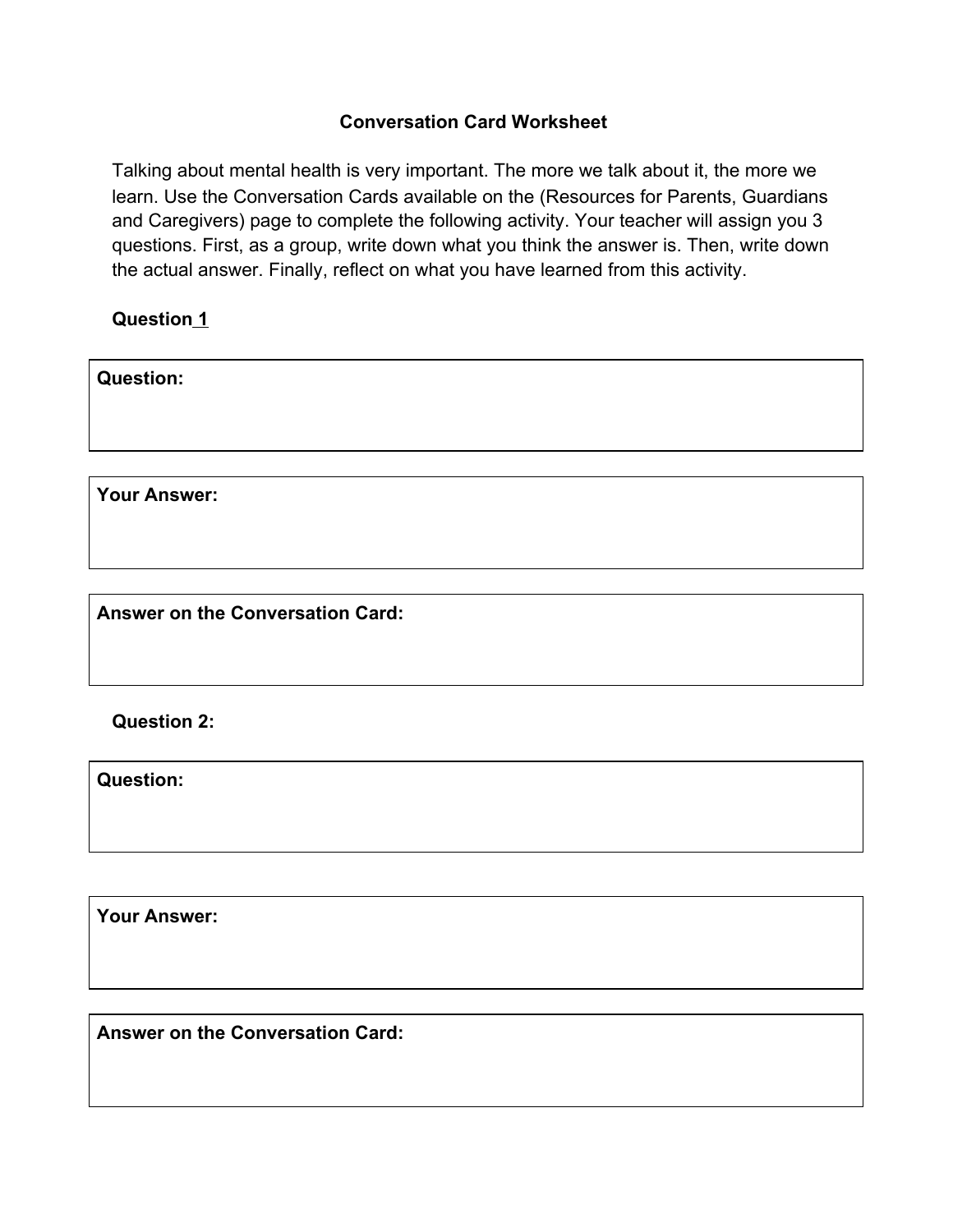**What did you learn from this activity? Answer this question in 2-5 sentences.** 

**My Reaching Out for Help Plan** 

| Who will you reach out to when you need help? (Ex. Mom/Dad, Grandpa,<br>Aunt) |
|-------------------------------------------------------------------------------|
| $\vert$ 1)<br>2)<br>3)                                                        |
|                                                                               |

| What are some signs that you may need extra support? When can you tell your<br>mental health is struggling? (These will be unique to you!) |  |  |
|--------------------------------------------------------------------------------------------------------------------------------------------|--|--|
| 1)                                                                                                                                         |  |  |
| 2)                                                                                                                                         |  |  |
| 3)                                                                                                                                         |  |  |
| 4)                                                                                                                                         |  |  |
| 5)                                                                                                                                         |  |  |
|                                                                                                                                            |  |  |